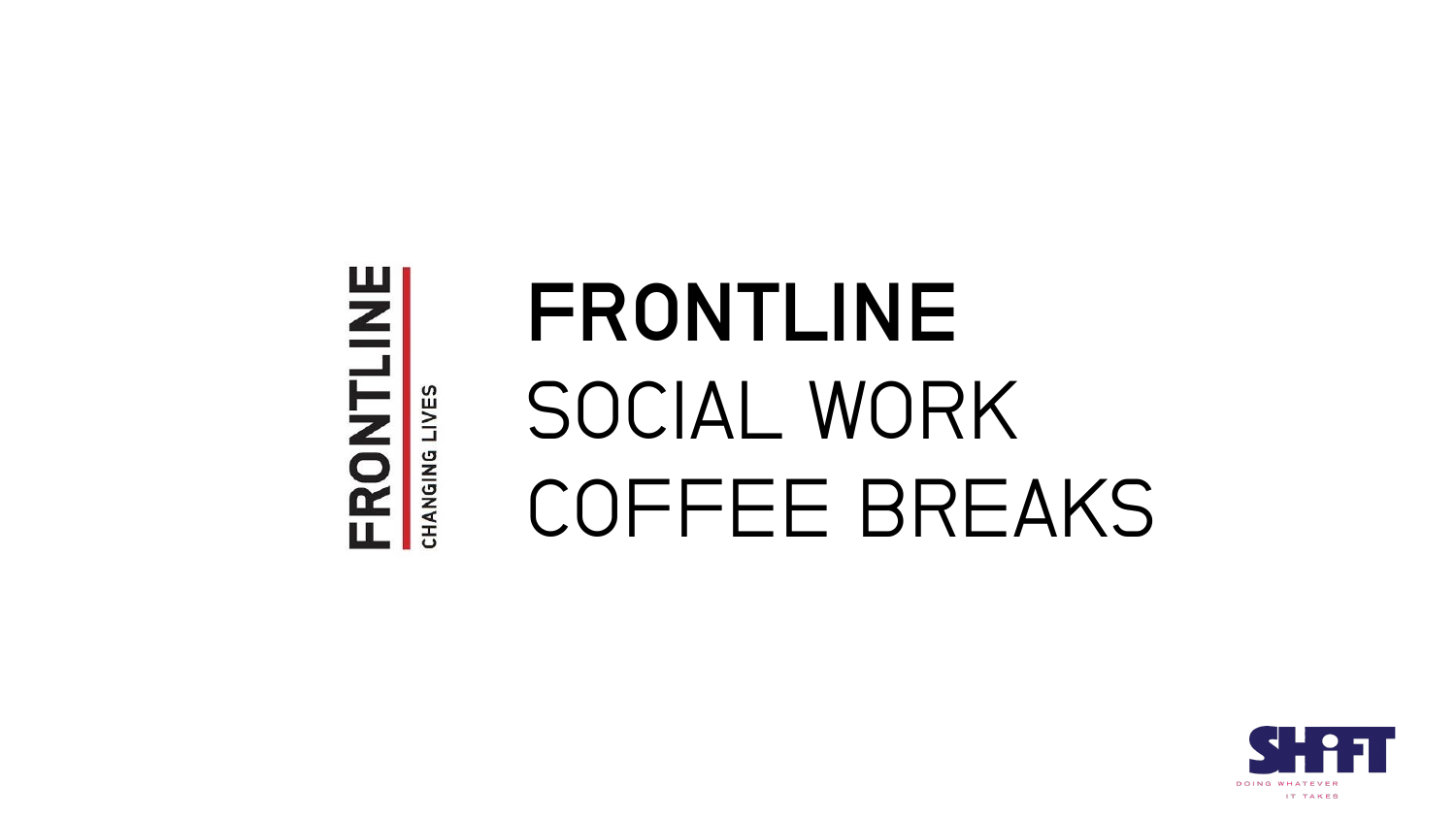**SHiFT exists to enable children and young people to break free from the destructive cycle of crime through the support of a skilled practitioner with time to do whatever it takes to enable sustained change**

**A new way to support young people**

**Reduce the financial and societal impact of youth offending and associated behaviours**

**Create a basis for system change**



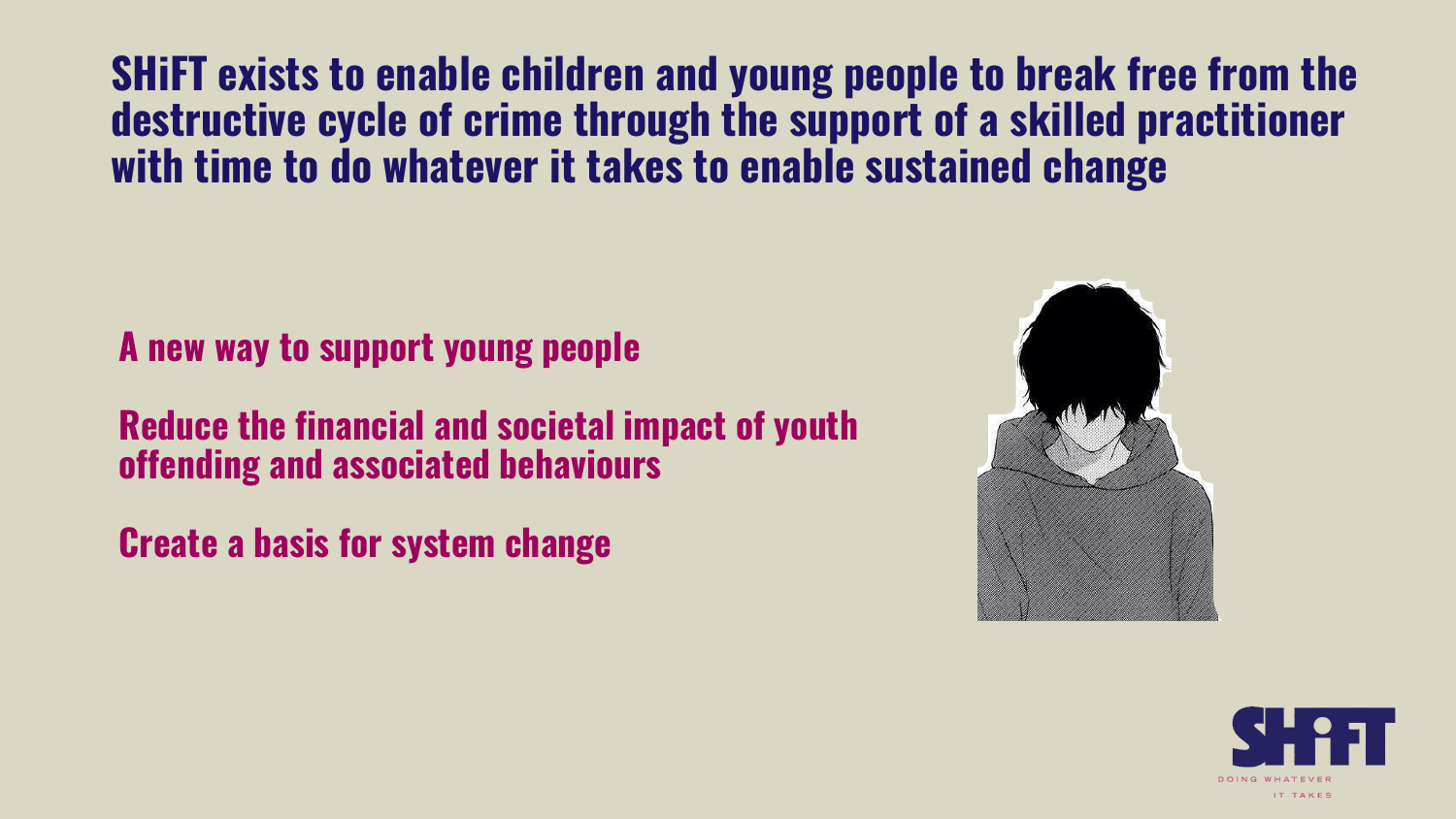# **SHiFT has strong foundations, supporting the likelihood of its success**

- A founder/trustee team with successful track records in social change
- Based on the evaluated work at Pause and the Breaking Cycles model
- Leadership team with significant experience of scaling new organisations/models
- Already well funded

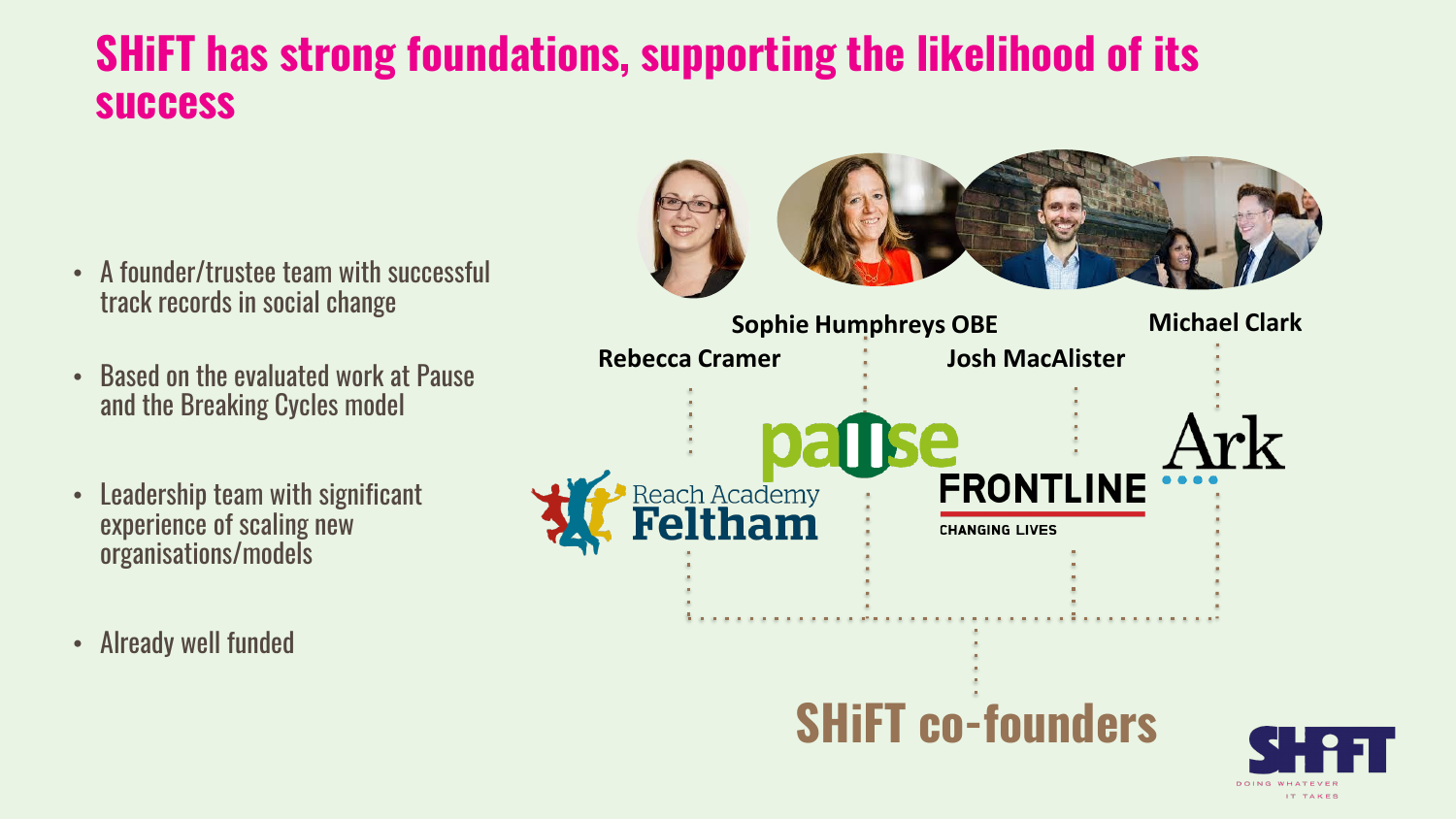# **Despite progress, there is still significant potential to shift the YJS to a place where it provides better support to young people**



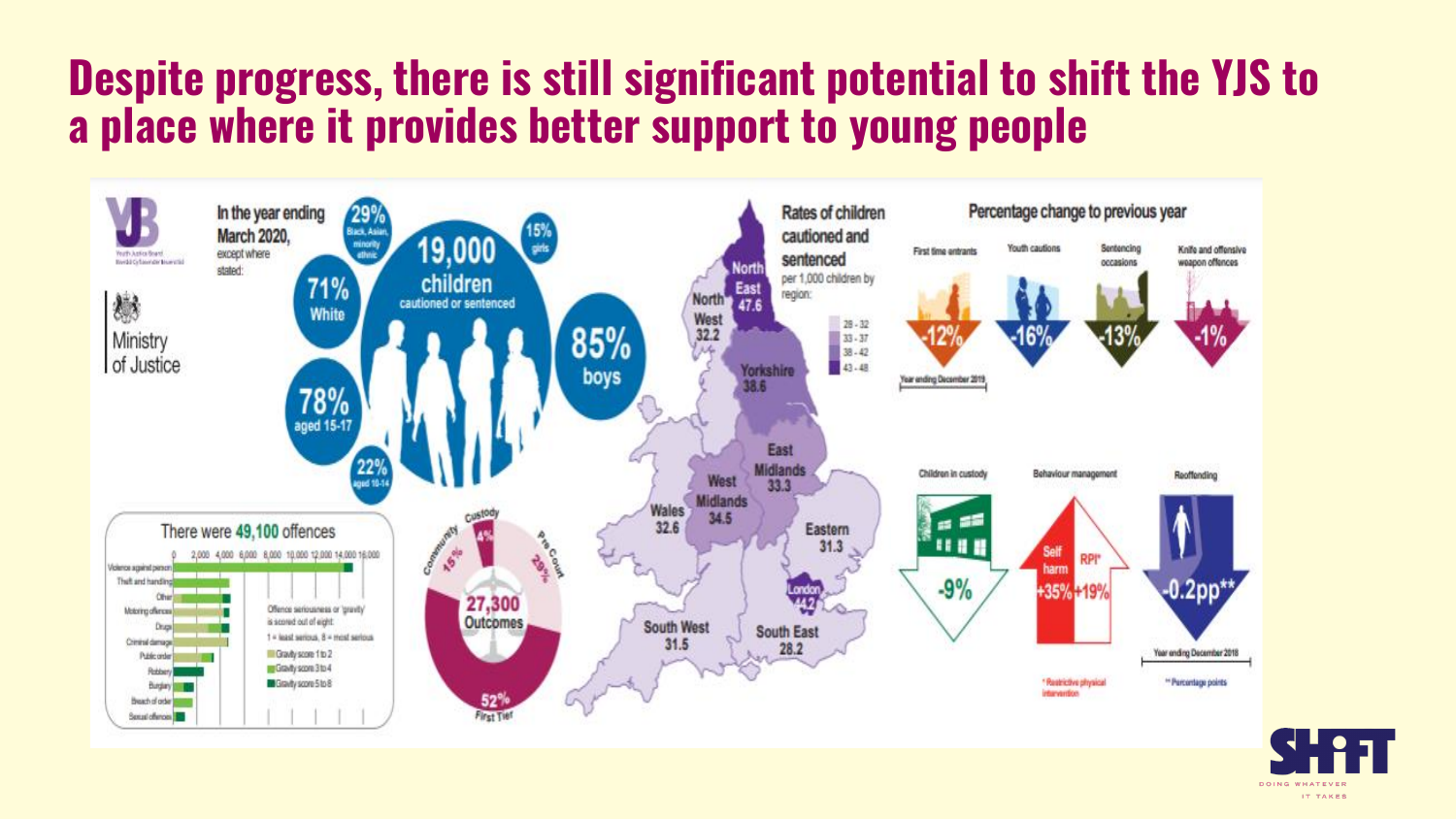# **SHiFT has developed an approach that will change the system, bringing better outcomes for children and lower costs for society**



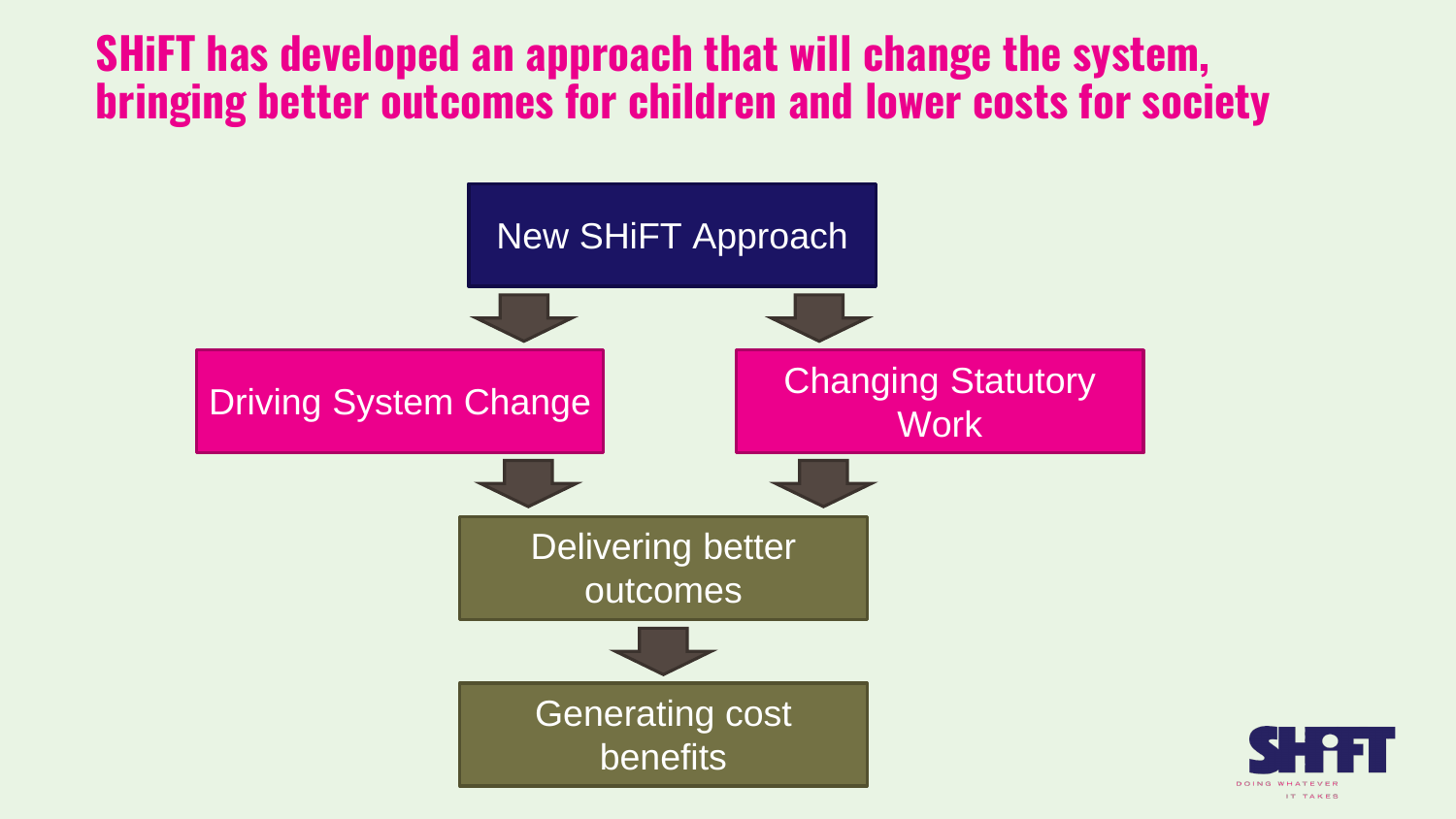# **SHiFT is working with the most vulnerable and marginalised children, those most caught in, and at risk from, the destructive cycle of criminality**

# • Disrupted attachment Risk taking behaviour • Inability to self-regulate **Path to vulnerability and criminality Path is a set of 20 children on SHiFT's Profile of 20 children on SHiFT's**

• Negative impact on adolescent brain

development

• Underdeveloped

cortex

- Gang affiliation
- Victim-offender correlation
- Poor long term outcomes
- Custody and care

# **first programme**

- 90% involved in antisocial behaviour
- 75% have been victims of crime
- 85 total arrests in last 18 months
- All but one excluded from school
- 68% currently NEET
- 50% have mental health issues, 27% **SEND**
- 90% have substance misuse issues



**Developmental** trauma and neglect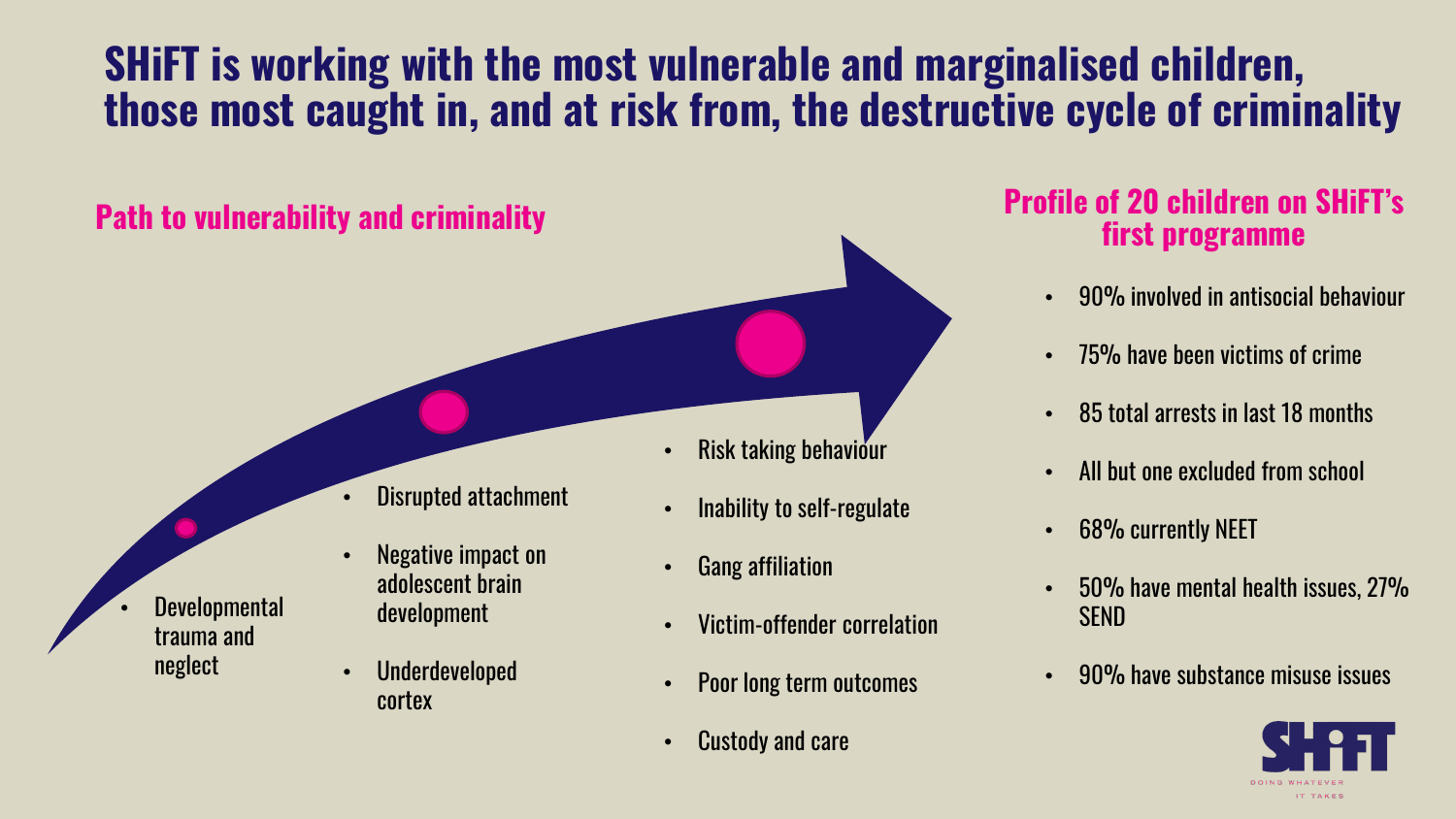# **Five SHiFT Guides work with just 4-5 young people each, over an 18 month period – this intensity and longevity drives the SHiFT and breaks the cycle**

#### **SHiFT Team Overview**



- A multi-disciplinary team of practitioners, highly experienced in working with children
- Team employed by, and working **inside,** the local authority
- Supported by SHiFT from **outside**: pilot funding, model, recruitment, best practice sharing, training and evaluation

**Breaking Cycles: 'The Core Ingredients'**



IT TAKES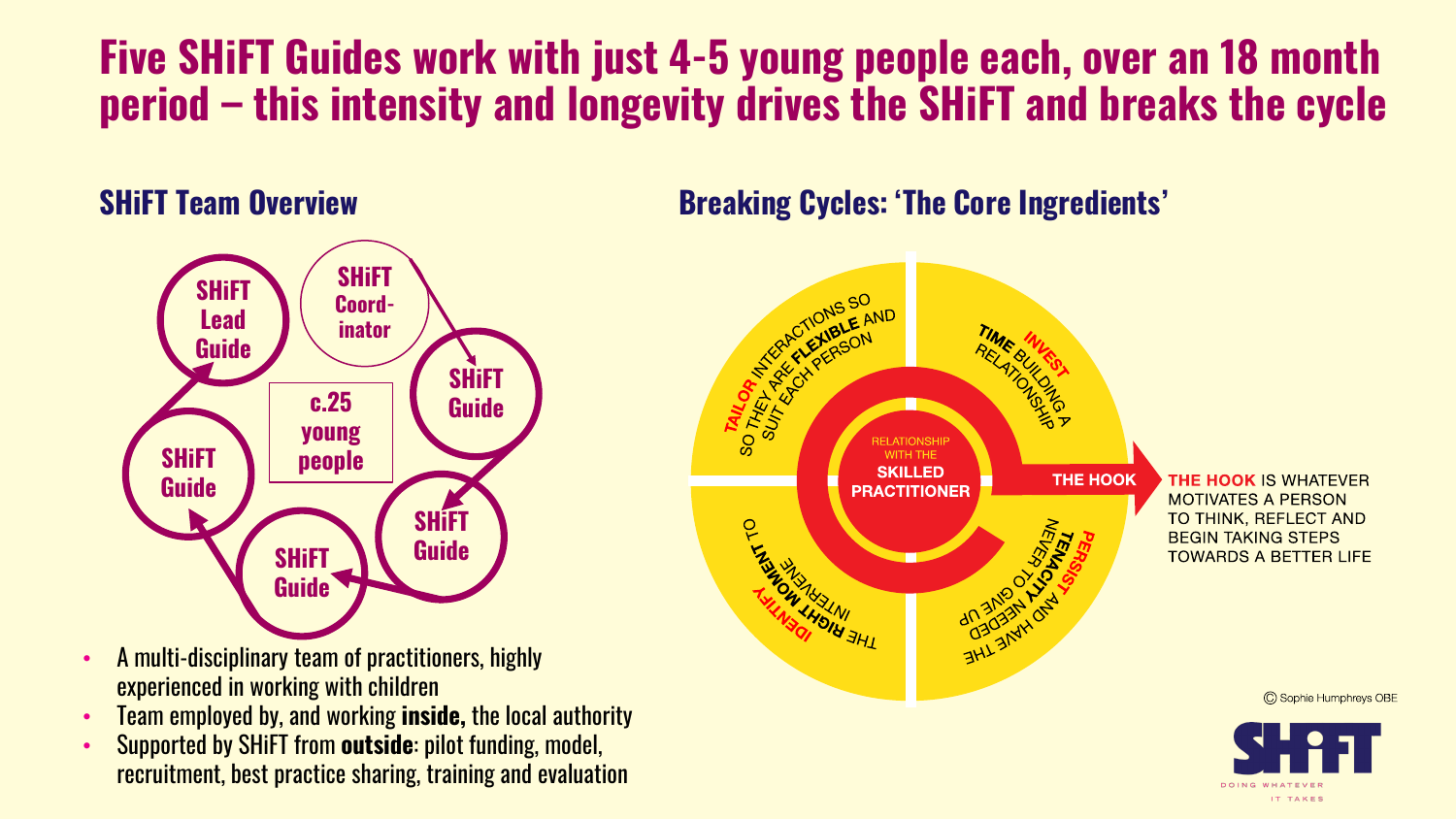# **SHiFT will focus attention on a number of carefully selected areas to achieve system change…**

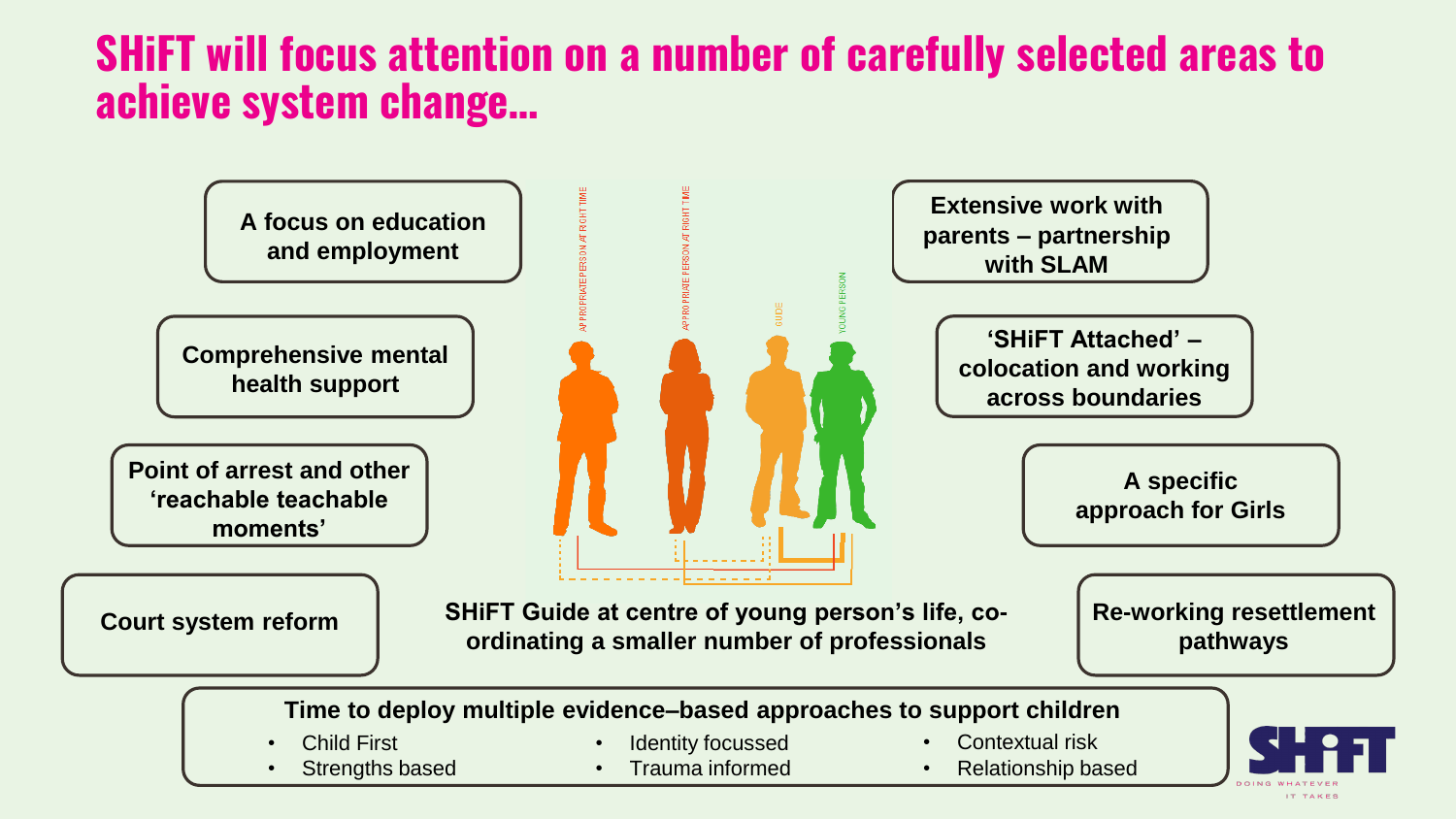# **Over time, SHiFT teams will take on increasing amounts of the statutory work associated with the children in the programme**

- There is an opportunity for SHiFT to take on elements of the statutory work, both within youth offending and social care services
- This may include the case work functions (working directly with the child) and some case management functions (administration, risk support and case coordination)
- Through sustained and trusting relationships with children and families, SHiFT will be able to complete elements of statutory work and over time seek to support system change regarding how statutory work is discharged
- SHiFT can also be an alternative to statutory adolescent social care in some cases

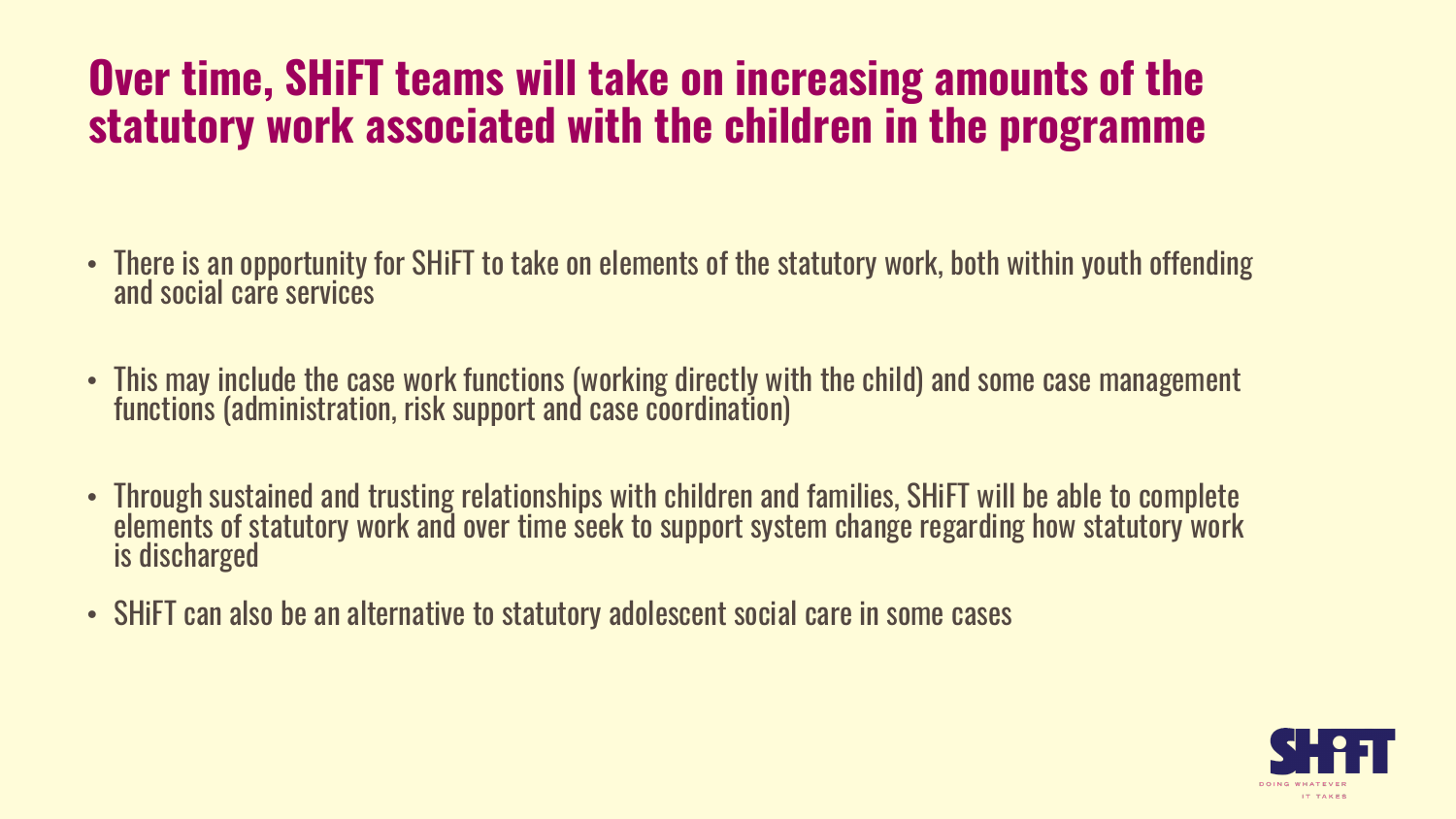# **SHiFT will significantly improve outcomes for individual children and their families, and in the system for all children – these outcomes are being externally evaluated**

#### **Improved outcomes for children and families Improved outcomes in the system**

- 1. SHiFT children's self-esteem improves Rosenberg Self-Esteem Scale
- 2. SHiFT children display higher levels of selfefficacy – General Self Efficacy Scale
- 3. SHiFT children's mental health improves Warwick Edinburgh Scale
- 4. SHiFT children's engagement in education/employment improves
- 5. The rate and seriousness of reoffending by SHiFT children decreases

- 1. SHiFT reduces offending and re-offending
- 2. SHiFT supported to reduce numbers of children entering care or custody at a late stage
- 3. SHiFT supports system change with regard to improving outcomes for adolescents

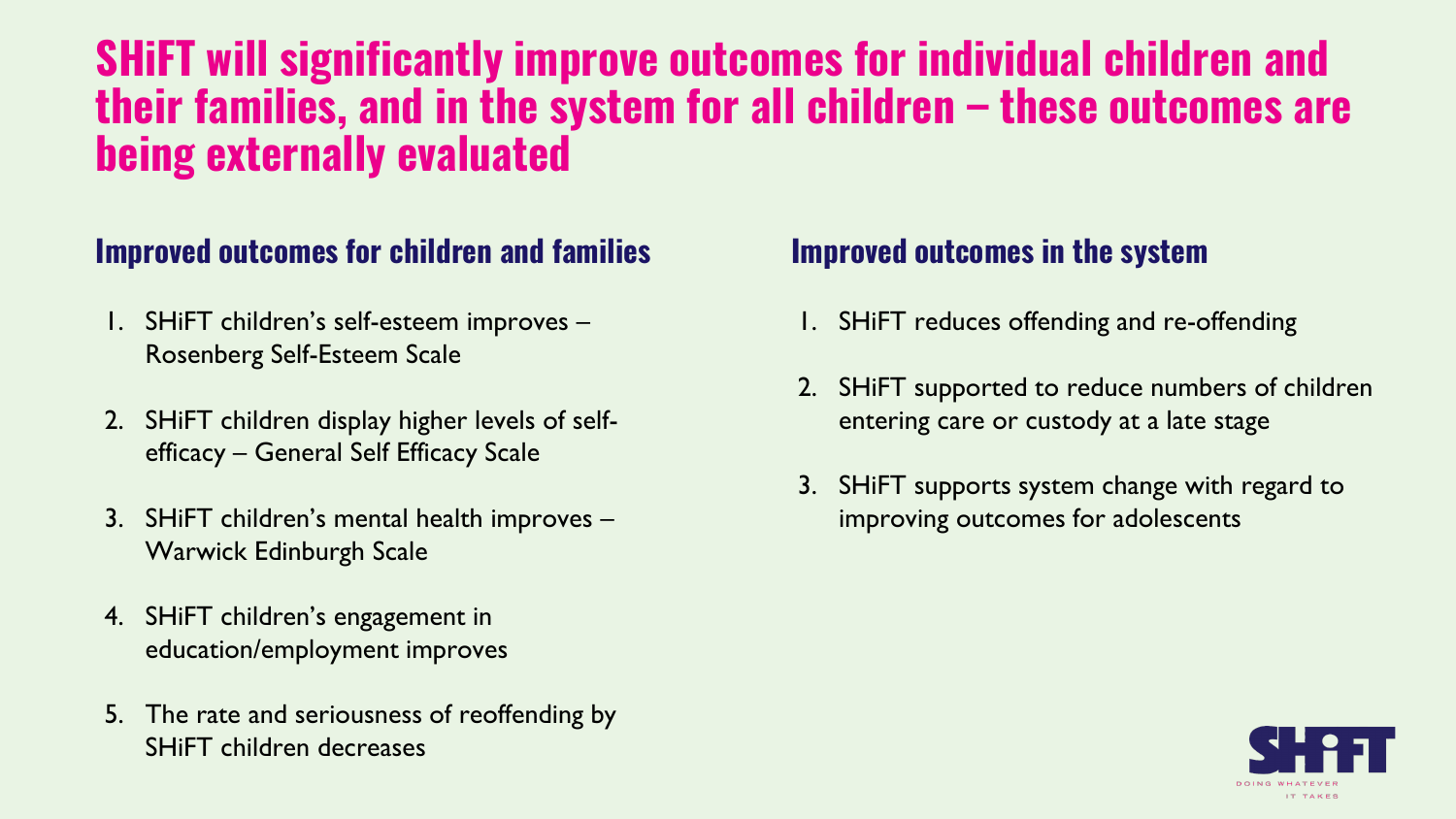# **Early analysis suggests that the cost benefits that will accrue following a successful SHiFT programme are significant**

#### **A MINIMUM of £110k (over 18 months)**



**Average cost of a child over the 18 months before they started on the SHiFT programme**

**Cost for one child of 18 month SHiFT programme**

- Early estimates show children going onto the SHiFT programme have generated 5x the cost of a SHiFT programme place in the 18 months prior
- Analysis focussed on care costs (the majority of the total cost), education costs, justice costs
- This is almost certainly an underestimate as many other costs were not included and no account was made of the ongoing costs after the 18 months analysed

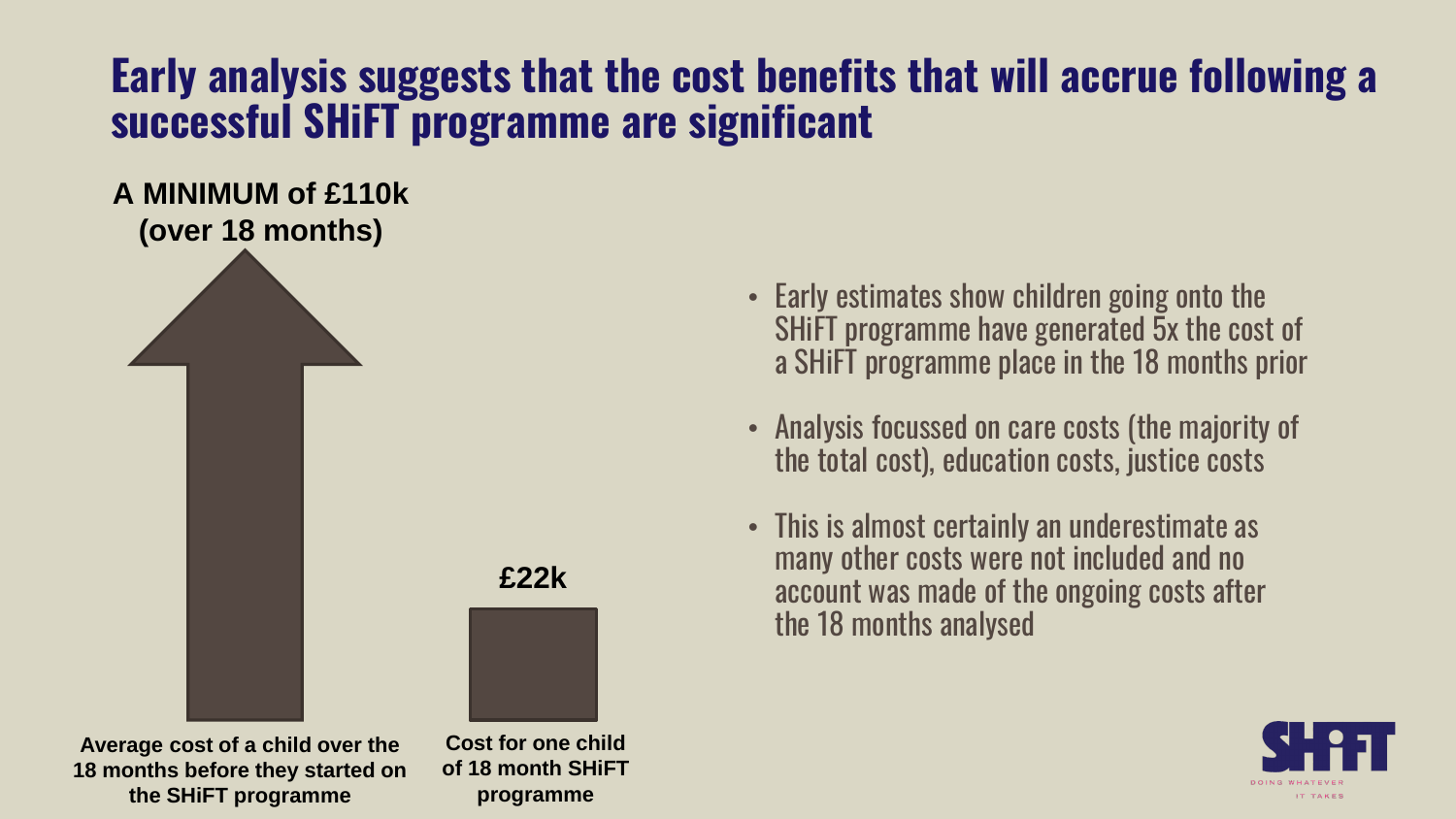#### **SHiFT, working in partnership with local and central agencies, will demonstrate a new way to support vulnerable children caught up in the destructive cycle of crime**

#### **Enabling children to build solid foundations….**



#### **… and improving the system for all**

- The intensity and longevity to enable real change in the most vulnerable & marginalised children who need it most
- Innovative but practical changes delivering significantly better outcomes for children and cost benefits for society
- Local authorities own the SHiFT Team & programme, working in partnership with other agencies - leading to a sustainable long-term solution

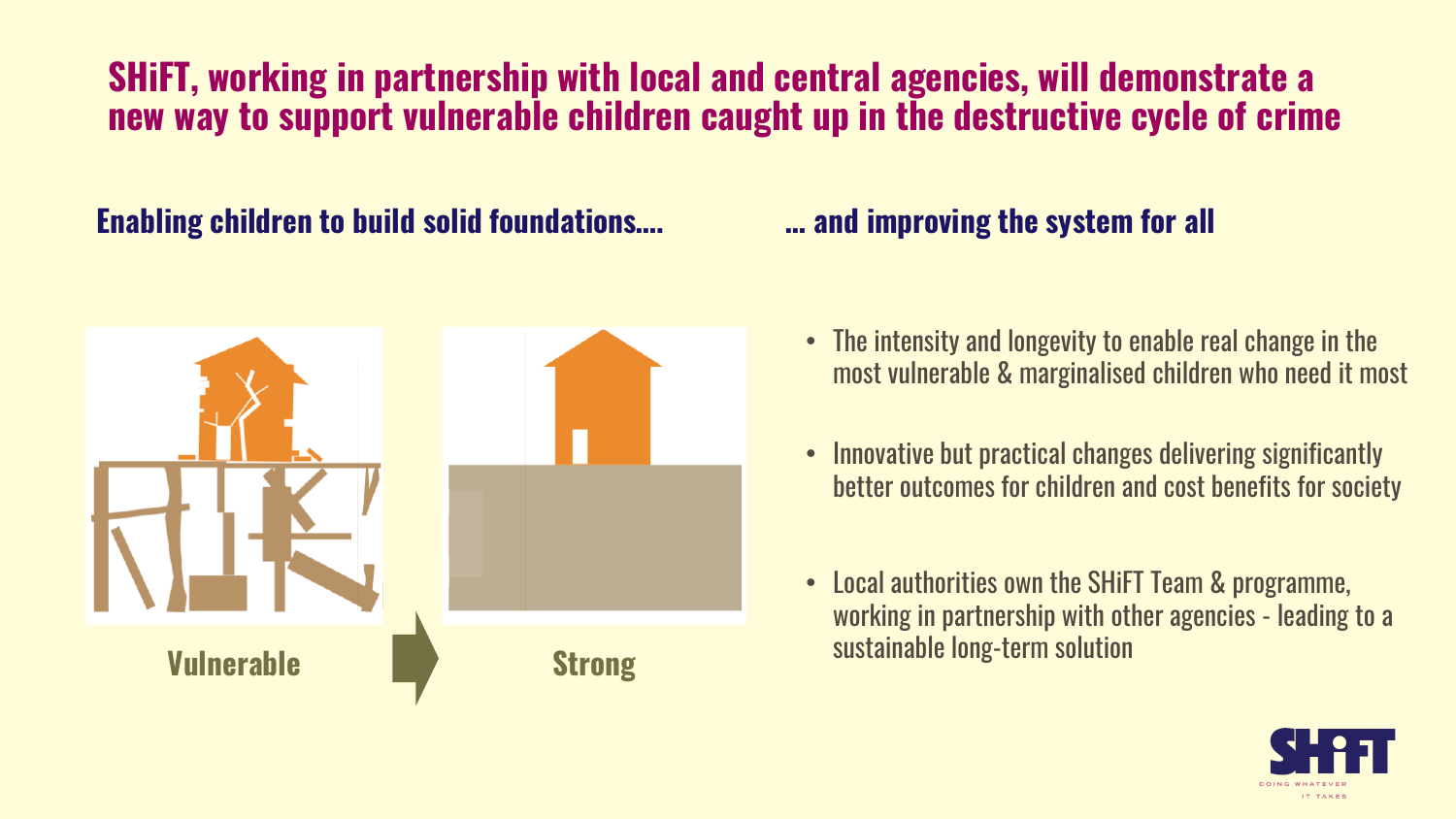

### We welcome your suggestions and input as to how we can improve our approach and how we could work together